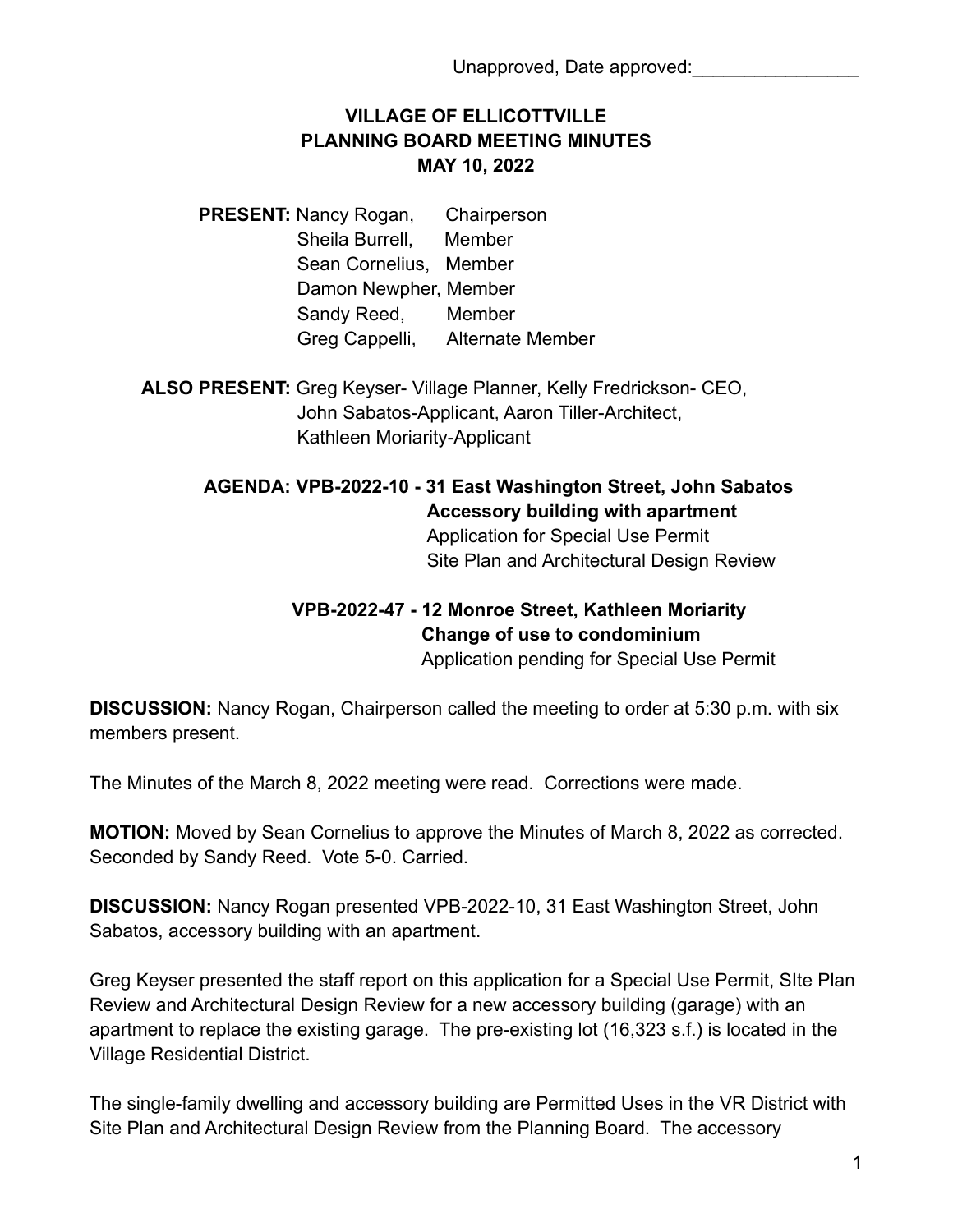apartment requires a Special Use Permit which would only allow the establishment of the apartment, but its rental for periods less than 30 days is Not Permitted in the VR District per the zoning amendment adopted July 2019.

The proposed accessory building meets the zoning requirement with regard to front yard, side yard, rear yard setbacks, height and open space. The property is located within Floodplain Zone AE and the applicant will have to apply for a Floodplain Development Permit. A short EAF Part 1 should be provided. This is a Type II Action under SEQR Part 617.5(c)(9) and no further review will be required. A 239 Referral to Cattaraugus County Planning will not be required for this application because it is exempt from referral under Exhibit A, Item 11 of the Referral Exemptions agreement between Cattaraugus County and the Village.

If the Planning Board feels it has enough information for a meaningful public review it can set a public hearing for the June meeting.

Aaron Tiller, Architect, representing John Sabatos presented the plans to demolish the existing garage and replace it with a new 14 foot by 66 foot garage with an apartment consisting of 1 bedroom, bath and kitchen. There will be a covered patio in the rear. The vinyl siding and metal roof will match the house. Parking is provided in the existing driveway.

Nancy Rogan advised that the Planning Board needs to see a parking plan as the apartment requires four spaces and vehicles cannot be parked tandem in the driveway. Mr. Tiller said he will provide a parking plan for the June meeting.

Mr. Keyser noted that the Planning Board could review the parking plan at the June 7, 2022 work session.

**MOTION:** Moved by Sean Cornelius to set a public hearing for VPB-2022-10, 31 East Washington Street, Special Use Permit application for an accessory garage with apartment for June 14, 2022 at 5:30 p.m. Seconded by Damon Newpher. Roll call vote: Sheila Burrell-yes, Sean Cornelius-yes, Damon Newpher-yes, Sandy Reed-yes. Carried.

**DISCUSSION:** Nancy Rogan presented VPB-2022-47, 12 Monroe Street, Kathleen Moriarity, an application to change the apartment to a condominium.

Greg Keyser stated this is a pre-application conference to discuss changing the existing apartment to a condominium which requires a Special Use Permit and minor subdivision. He has contacted the Village Attorney with regard to how to proceed.

Kathleen Moriarity advised that this is not a new development, but an existing building. The first floor is approximately 1700 s.f. and the apartment is about ⅓ of that area. She is making an application for an HOA under New York State Condominium Law. As a condominium there will be a deed for the owner of the first floor and one for the owner of the second floor. The proposal has to be approved under Village Zoning Code. She has contracted with John Northrup for one off site parking space, but needs to figure out a better parking situation. She